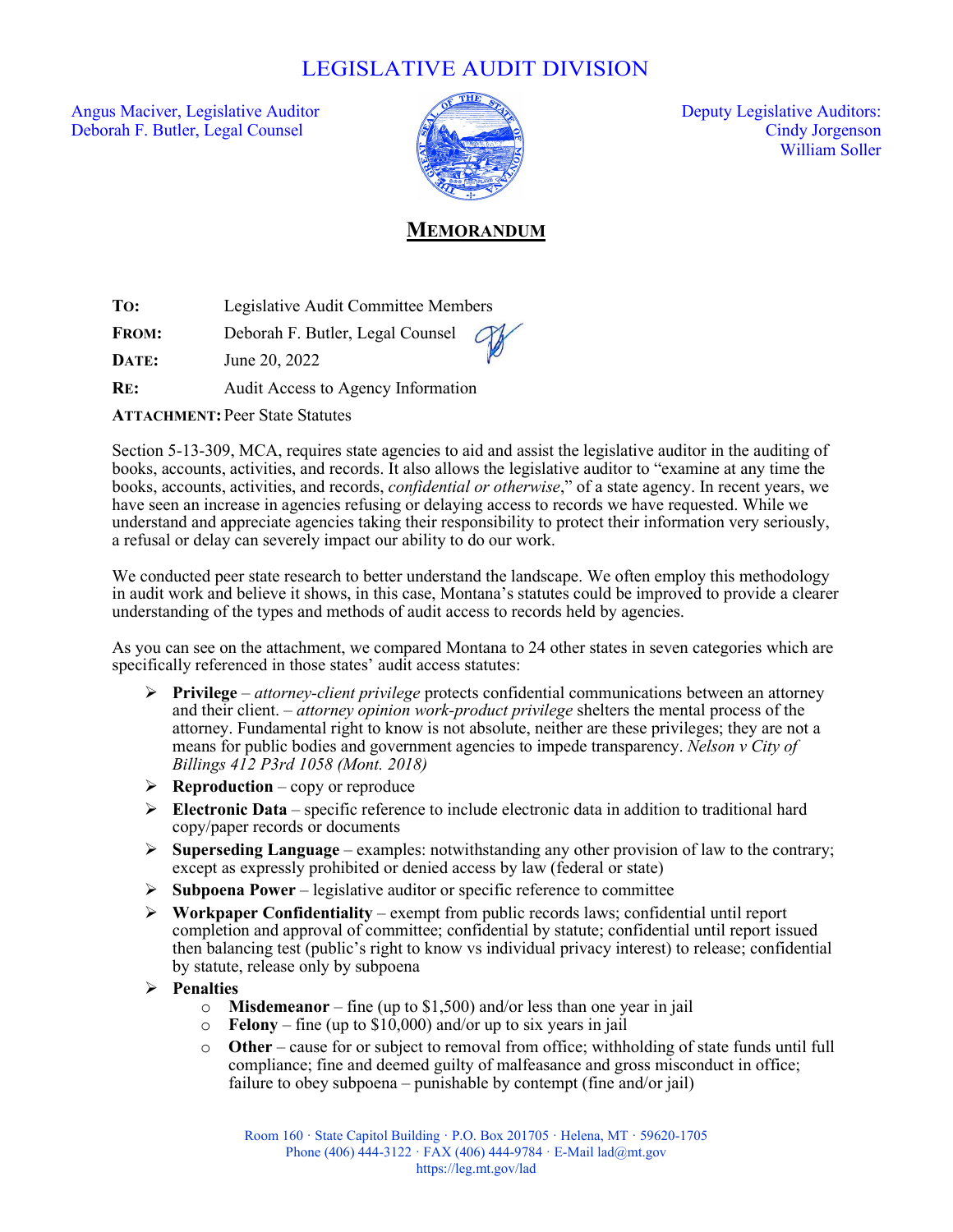

Source: Compiled by the Legislative Audit Division

The current language of the statute allowing LAD to "examine at any time the books, accounts, activities, and records, *confidential or otherwise*," has served us well but could be enhanced to align with our peer organizations more closely. We believe legislative consideration of the following changes would give agencies and LAD staff a better understanding of what "audit access" means.

- 1. Privileged information is not specified in current statute. When, not if, an agency claims privilege to deny us access to their information, we believe the "or otherwise" language allows us access. However, access could be unnecessarily delayed, impacting our ability to complete our work without this addition.
- 2. Recently, we were questioned about our ability to copy or reproduce the information we were requesting. To fully analyze the information, we almost always need to copy or reproduce it, regardless of its form. Adding this specific language would clarify our ability to obtain the information in a format needed to perform methodologies established through the audit process.
- 3. Many records today are created and/or stored electronically and the current statutory language does not reflect this advancement. Adding "electronic data" to the list of types of records accessible to LAD would create more clarity.
- 4. An alternative to creating a laundry list of types of information or making changes to other statutes prohibiting public access would be to add superseding language to the statute. Adding superseding language would clarify our role and access to information that is typically thought of as confidential and not subject to release (or redaction) pursuant to a public records request.
- 5. The peer states where the legislative auditor or the committee has subpoena power report it was added to their statute as a mechanism to force agencies to comply with a request or face contempt (penalty) for refusal. This option would create a separate legal process, likely involving a district court, to issue and compel compliance. The process would be time consuming for LAD and the agency staff, only further delaying, or halting the audit process.
- 6. The Audit Act is silent about the confidential nature of information we obtain during an audit. Once we receive information our policy and practice is to treat it as confidential and not subject to a public records request until the audit is complete and the report is issued. Adding this language would better align our statute with our peer organizations and clarify our treatment of information in our possession.
- 7. The final topic for discussion is a penalty provision in the statute. Criminal penalties (fines and jail) are put into place as a deterrent for actions, omissions, or violations. Some may disagree that criminal penalties are a deterrent, but in this situation, peer organizations report they are. As you can see from the figure above, 19 out of the 24 states compared have some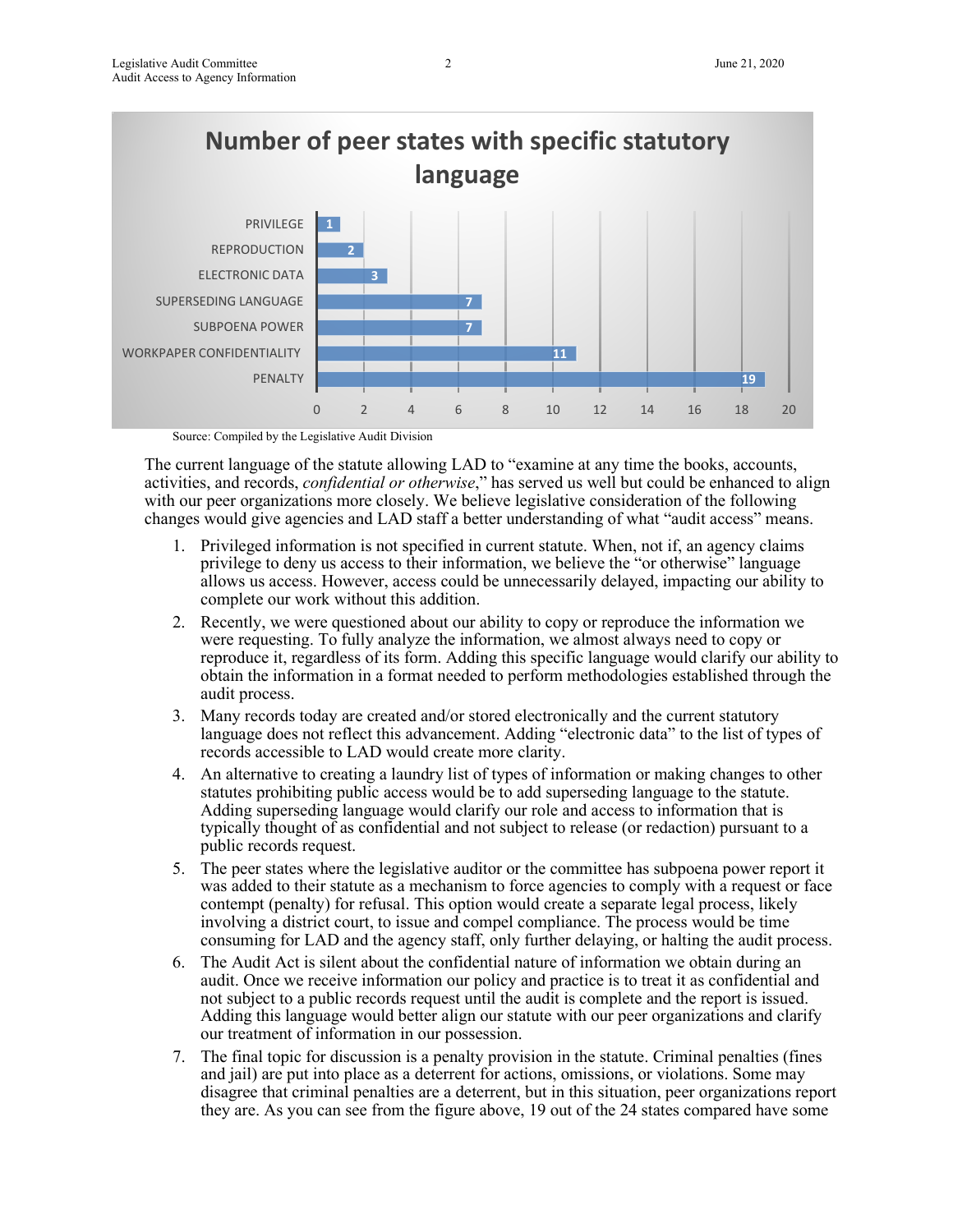type of penalty for refusal of audit access, most of them are criminal. These penalties are primarily levied against appointed officials as the parties ultimately responsible for refusing access. Misdemeanors are most prevalent, but many states combine a criminal penalty with other penalties, such as "subject to removal from office" or the withholding of funds until compliance. While they may never be used, a penalty has shown to be a deterrent for agencies to refuse or substantially delay providing access.

*S:\Admin\Correspondence\22\LAC\June 28-29\db-LAC-audit-access-memo.docx\cr*